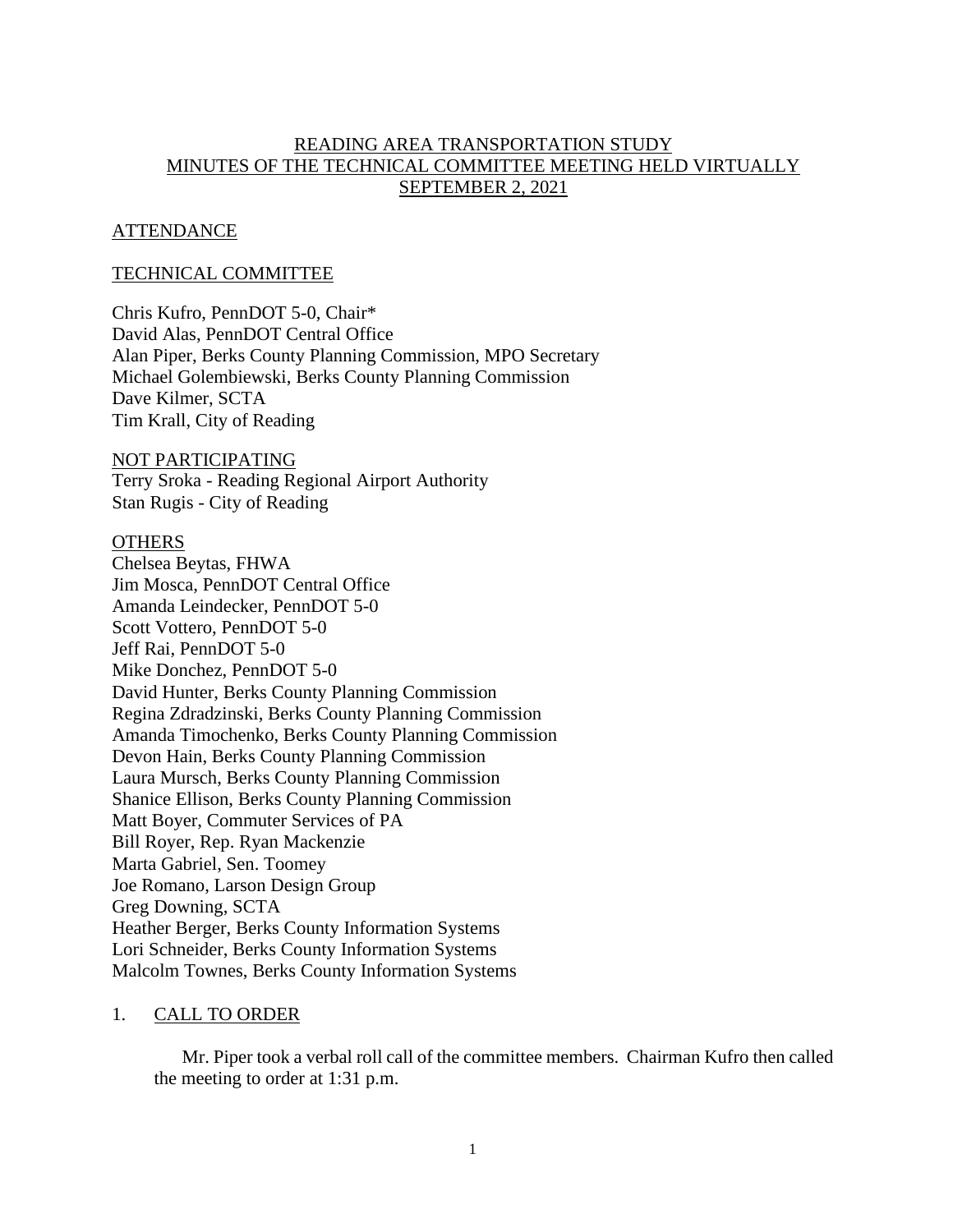## 2. BUSINESS FROM THE FLOOR

There was no business from the floor.

Mr. Golembiewski stated that there are no people on YouTube yet and there are no emails.

# 3. REVIEW/RECOMMENDATION ON MINUTES FROM TECHNICAL COMMITTEE OF JULY 8, 2021

Chairman Kufro asked for a motion to approve the minutes from the Technical Committee meeting of July 8, 2021.

MOTION: Mr. Alas made a motion to approve the minutes from the Technical Committee meeting of July 8, 2021. Mr. Kilmer seconded the motion and it passed unanimously.

# 4. PENNDOT REQUESTED AMENDMENTS/MODIFICATIONS TO FFY 2021-2024 TIP

Mr. Donchez gave an update on PennDOT's requested Amendments/Modifications to FFY 2021-2024 TIP from July 3, 2021 to August 26, 2021.

- There were 10 Administrative Actions and 3 Statewide Administrative Actions– each of these involve design supplements, PE supplements, current design estimates, utility increases and aligning funding to meet current needs. It also addresses assigning unobligated funds before the end of the fiscal year.
- There were no Amendments.

# 5. REVIEW/RECOMMENDATION TO SCTA TRANSIT ASSET MANAGEMENT PLAN AND PERFORMANCE MEASURE TARGETS

Mr. Kilmer stated that SCTA has updated its Transit Asset Management Plan, which is required every four years. It addresses the maintenance and improvements for assets of the Authority. There are detailed performance goals on pages 84-85. They were able to buy fixed route buses and took the lead in a statewide purchase of shared ride vehicles for nearly all the transit authorities in Pennsylvania, which allowed us to purchase shared ride vehicles again. None were bought for 2 years due to lack of a contract.

SCTA will have by the end of this fiscal year 0% of fixed route buses and 0% of shared ride vehicles that are directly operated past the Useful Life Benchmark (ULB). The ULB used by SCTA is 12 years or 500,000 miles for fixed route buses and 5 years or 150,000 miles for shared ride vehicles. Since the last TAM Plan, the shared ride vehicles for purchase dropped from 17% to 8% past the ULB of 5 years. The scale for all SCTA facilities improved. Previously, some facilities were assessed at a 3 on the 5-point TERM scale. The TERM scale is the 5-category rating system used in FTA's Transit Economic Requirements Model (TERM) to describe the condition of an asset. Now all the facilities are rated at 4 because of upgrades and improvements made since the initial TAM plan. About 10% of equipment owned by SCTA is past its ULB. Most of the facilities are kept for 50 years and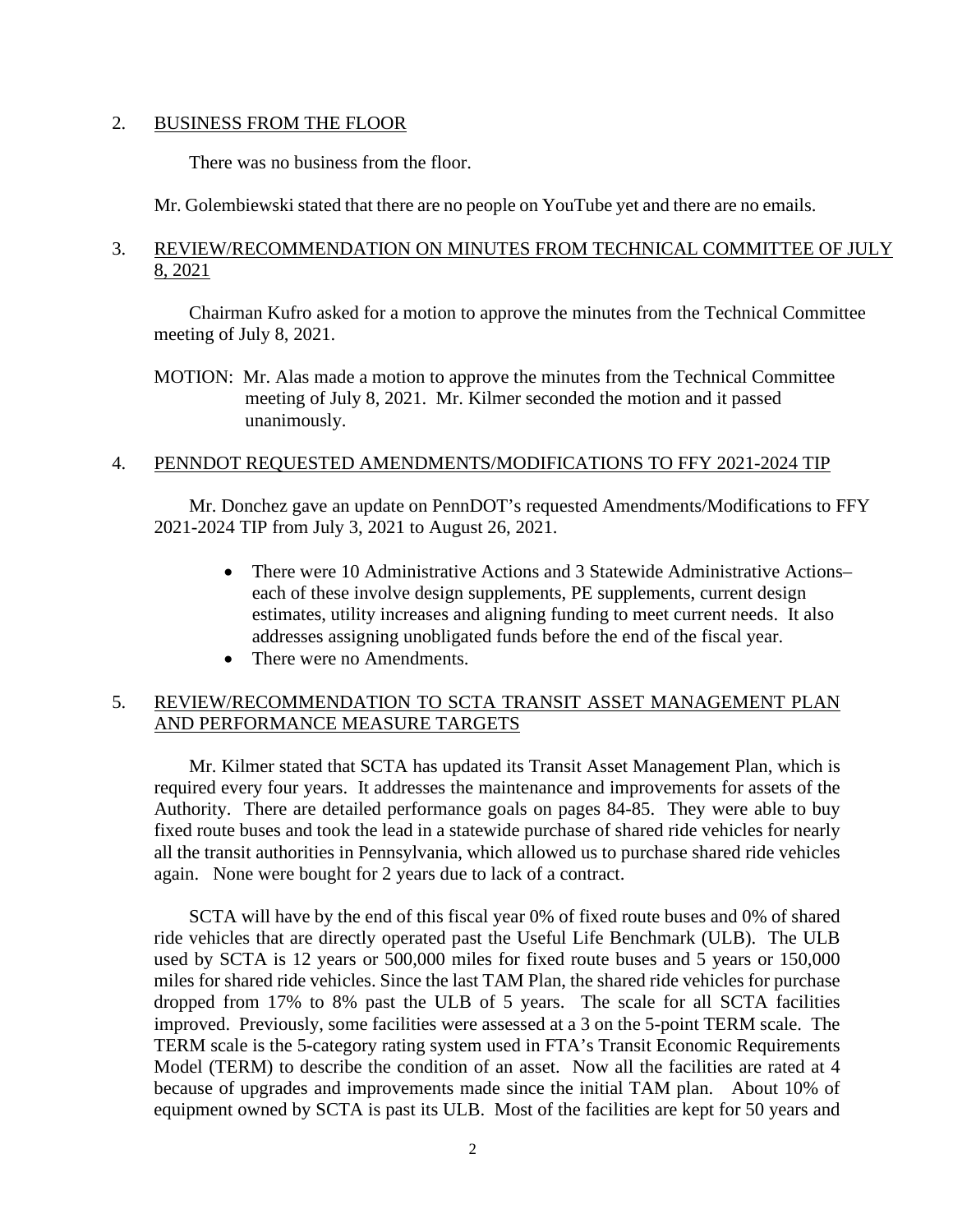funds are programmed every 10 years for upgrades and maintenance. Shared ride vans are replaced every 5 years.

Mr. Kilmer stated that part of the appendix includes a 25-year capital improvement plan for both BARTA and Red Rose.

MOTION: Mr. Piper made a motion to recommend sending the Transit Asset Management Plan and Performance Measure Targets to the Coordinating Committee for approval. Mr. Krall seconded the motion and it passed unanimously.

# 6. REVIEW/RECOMMENDATION ON SCTA SAFETY PLAN AND PERFORMANCE MEASURE TARGETS

Mr. Kilmer stated that this is the update of the Safety Plan in accordance with FTA regulations. This is to create a safety culture and improve safety by setting Performance Measure Targets like the MPO does for highway performance. Performance Targets are listed on page 12 of the plan and includes targets for fixed route, shared ride, and services that are contracted out.

Performance goals are set for fatalities per million vehicle revenue miles, injuries and a rate for injuries, events, and system reliability, which is miles between mechanical road calls. This is a measure of how often passengers are disrupted due to a vehicle failure while it is in service. This does not include things like air conditioning failures. There were updates made to meet all the regulations.

MOTION: Mr. Krall made a motion to recommend sending the Safety Plan and Performance Measure Targets to the Coordinating Committee for review and approval. Mr. Golembiewski seconded the motion and it passed unanimously.

### 7. UPDATE ON FY 2022-2024 UNIFIED PLANNING WORK PROGRAM (UPWP) DEVELOPMENT

Mr. Golembiewski stated that FHWA added a few requirements they want included in the UPWP which consists of more documentation, and milestones with dates and products that will be produced.

We made up charts showing what will be done and when it will be done. To begin the process of updating the UPWP, staff met a few weeks ago to review where we are and where we want to go. With staffing issues and some internal programming issues, some things have not been completed. Financial Guidance Workgroup, TIP process, and LRTP have been ongoing processes. Air Quality Conformity will begin in the spring of this year in conjunction with the development of the TIP. Environmental Justice was started this morning at a meeting with MPOs and RPOs statewide to kick off the data gathering process.

Census 2020 data gathering was supposed to start in January 2021. Unfortunately, the data was only released in August 2021. Population and employment projections are needed for the Travel Demand Model. There was a late start on this, but it is ongoing now. The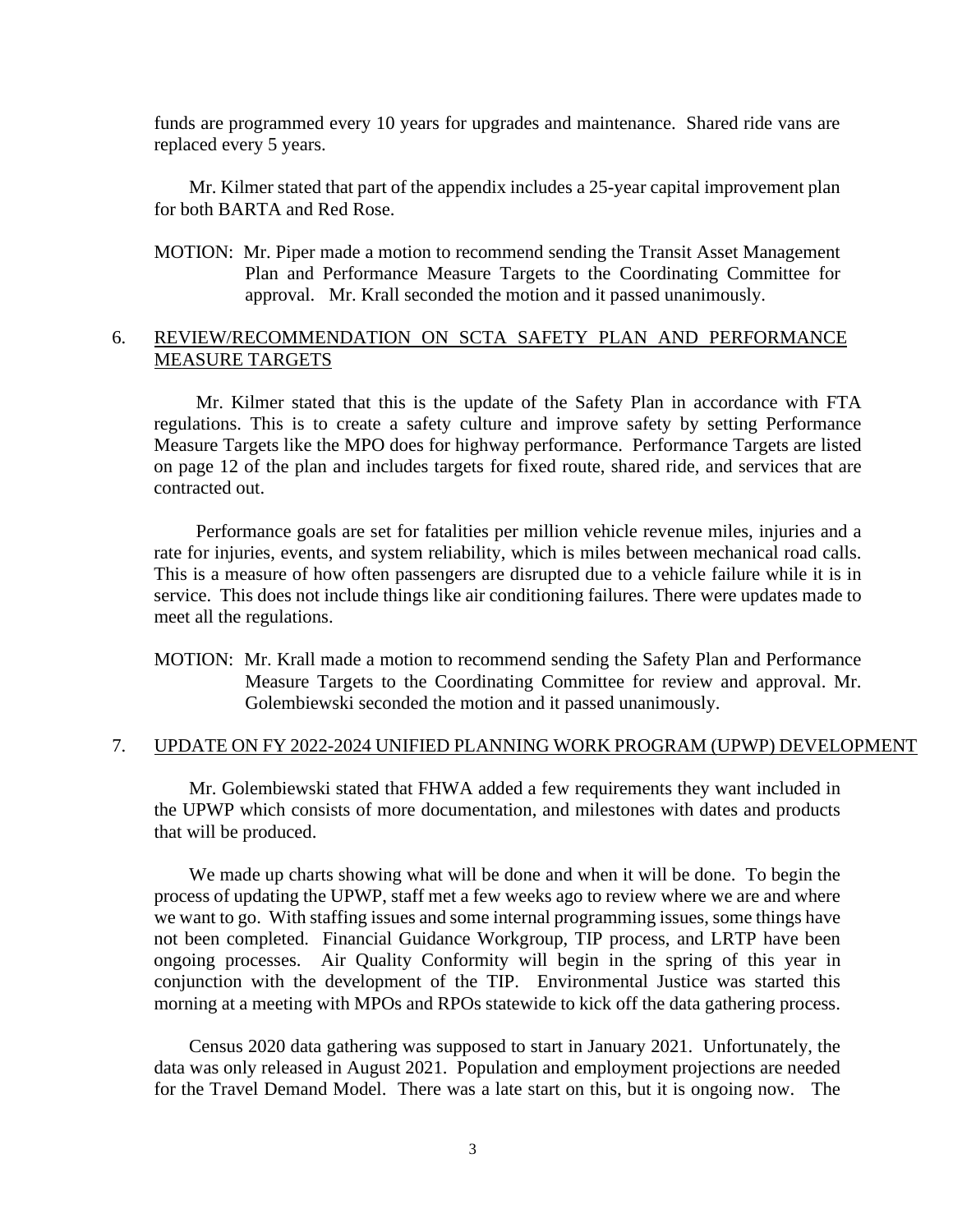Travel Model Validation does not have be started until the next UPWP in 2024. The Coordinated Public Transit - Human Services Plan is from 2013 and we were unable to work on it last year. Staff met with SCTA on Monday, August 30, 2021 to begin the process of updating the Coordinated Public Transit - Human Services Plan which is estimated to require less than a year to complete. The PennDOT Connects, SRTP, and PennDOT Interagency Consultation Work Group are all ongoing.

The Pedestrian Access to Transit Study would have been a follow-up to the Bicycle/Pedestrian Transportation Plan. Time and staffing did not allow this project to start. As well, some data issues with the Department need to be discussed prior to developing a Highway Asset Management System Report and a Bridge Asset Management System Report.

Mr. Golembiewski stated that SCTA and their Asset Management Plan have been updated and are anticipated to be approved by the MPO at the next Coordinating Committee meeting. Two potential additions in this UPWP update include the Passenger Rail Study and the Regional Freight Plan.

This is a rough draft of where we would like to go. Things that need to be done but have not been started yet were prioritized. Public Participation and Congestion Management are at the top of the list to be updated immediately after the TIP update is finished. They will both be time and labor intensive.

With the update of the next TIP cycle two years from now, Financial Guidance will be kicked off again in 2023-2024 along with the LRTP. Air Quality Conformity and Environment Justice would kick off with the TIP update process. Now that Census is coming out, that information would be used in all the planning programs and processes as well as the travel model. Travel Demand Model Validation would be kicked off in 2024. The goal is to adopt the Human Services Plan in the summer of 2022. The UPWP will be kicked off again in another two years from now. At this time, it is unknown how long the Regional Freight Plan will take to be completed or the level of MPO involvement in the Passenger Rail Study.

Mr. Golembiewski stated that the UPWP process has two development phases. They are: 1) looking at the products and programs that BCPC staff performs as staff to the MPO; 2) reviewing and updating the document itself, which is 67 pages of text and a few charts. Staff decided to condense this document. In its current form, it is inefficient to update, for billing purposes, and invoicing. The program is set up in 9 major work areas. There are 20 individual tasks that staff bills to. Staff wants to take the 9 major work areas (20 tasks) and condense them into five major work areas while retaining the 20 tasks. Efficiencies that would be gained include: 1) as far as staff billing, it would avoid confusion as to which code should be used based on the type of work performed for a given task; 2) invoicing would be simplified.

This document would be broken up into much smaller, more condensed sections for each oneyear period. At the top of each major work area, the budget for both years would be identified instead of having a big chart for each year. As well, instead of showing a general table, there would be information shown specifically for each work area. The handout is a preliminary working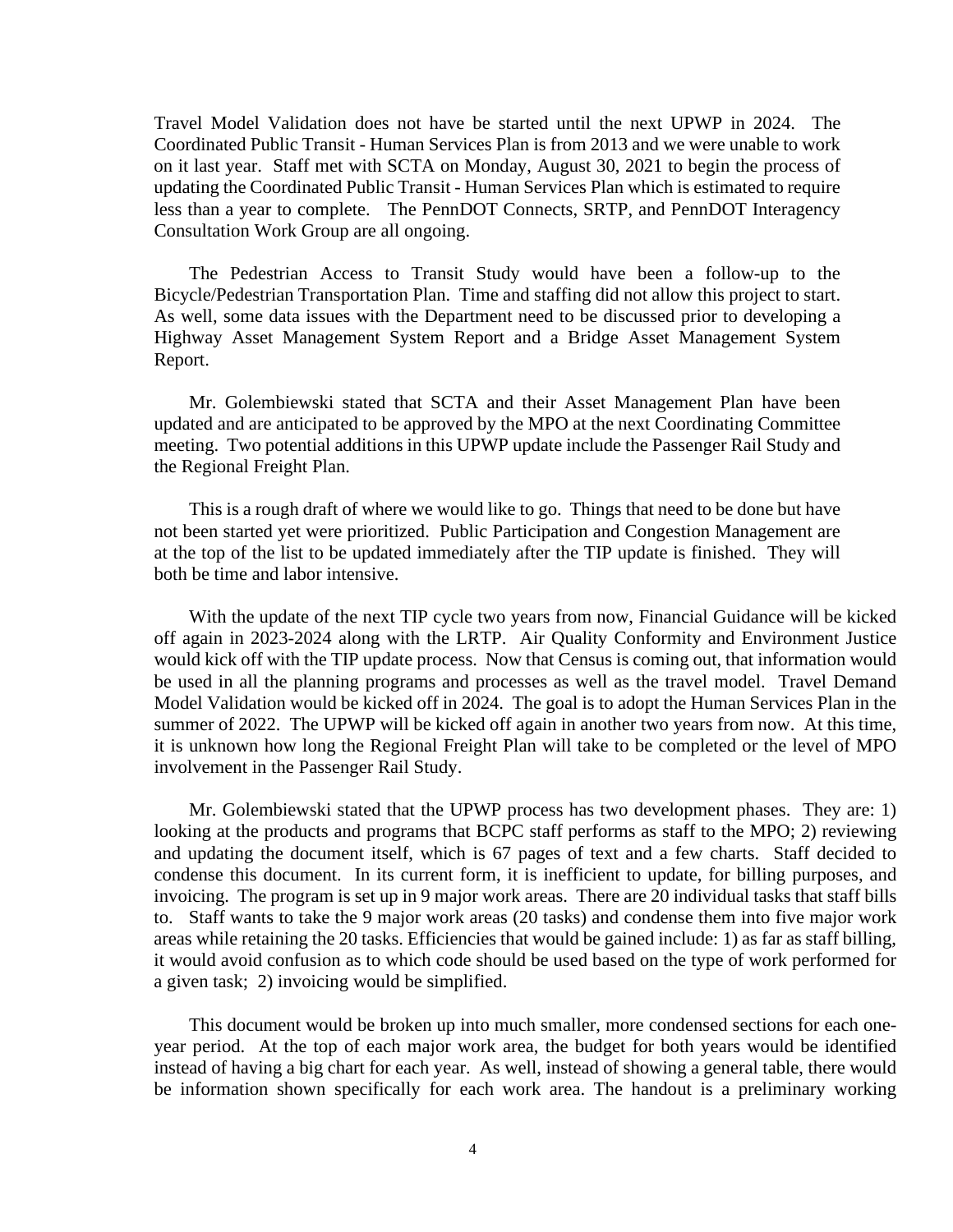document that is not ready to go to the MPO for adoption. Staff is looking for consensus and direction on the process.

Stakeholders need to review this preliminary document, provide input, and develop a final draft for review by the MPO in November. At that point, it would go to FHWA, which requires a 30-45 day review period before the MPO adopts. Any comments received from FHWA and PennDOT would be addressed, and then a revised document would be provided to the MPO for adoption in January 2022. It must be adopted no later than January 2022.

Mr. Mosca thanked Mr. Golembiewski for the overview, getting the process started early and including the outreach to stakeholders. We need to document the process of how we dole out the work program for our partners at FHWA and FTA. It is a requirement. He said that he likes the idea of consolidation and making the document more efficient. PennDOT would still need to be able to distinguish, out of the 20 tasks, the work that is being done within those group tasks, the products being produced as a result, and the invoicing associated with those tasks. A budget table is required for each year and was provided in Mr. Golembiewski's overview. As we continue to work through this and develop a draft format, Mr. Mosca encourages staff to touch base with PennDOT Program Center and their contract manager regarding the invoicing to ensure there are no issues. He supports staff moving forward.

Mr. Piper asked if PennDOT is still looking for staff to bill to the individual tasks as opposed to work areas. Mr. Piper confirmed that this program would have work areas with sub tasks. Mr. Mosca said that PennDOT still would need to see that distinction among the sub tasks. There is no problem organizing by work area and having sub tasks in it, but a breakdown needs to be applied for the individual tasks. Mr. Piper said that if staff would keep billing by each task, there is really no streamlining of the document and billing/invoicing but rather simply a changing of the paperwork. A meeting will be set up to discuss this issue.

Mr. Krall asked if any comments are needed from the Technical Committee for a recommendation. If so, when would the comments be needed by and when would a recommendation be needed from the Technical Committee. Mr. Piper stated that agreement regarding the concept of streamlining the process is all that is asked of the Technical Committee at this time. Projects are dictated by the tasks that are required by PennDOT under FHWA and FTA agreements. If there were specific agreements or studies for specific areas that the Technical Committee thinks we should be doing, that would be a comment for review. Regarding the timeline, Mr. Piper stated that Mr. Golembiewski will follow-up with a meeting with PennDOT within the next month and put together a draft to go to the Coordinating Committee by November 2021. Mr. Golembiewski wants to meet with the Technical Committee as a Steering Committee to look at this as a group preferably before the October 2021 Technical Committee meeting. If the October 2021 Technical Committee meeting is canceled, then a meeting with the Steering Committee in its place is proposed.

#### 8. UPDATE ON RATS PARTICIPATION IN REGIONAL FREIGHT PLAN

Mr. Piper stated that the project had been approved by PennDOT Central Office and is fully funded for \$350,000 total (\$280,000 PennDOT/\$70,000 MPOs). The agreement will be run through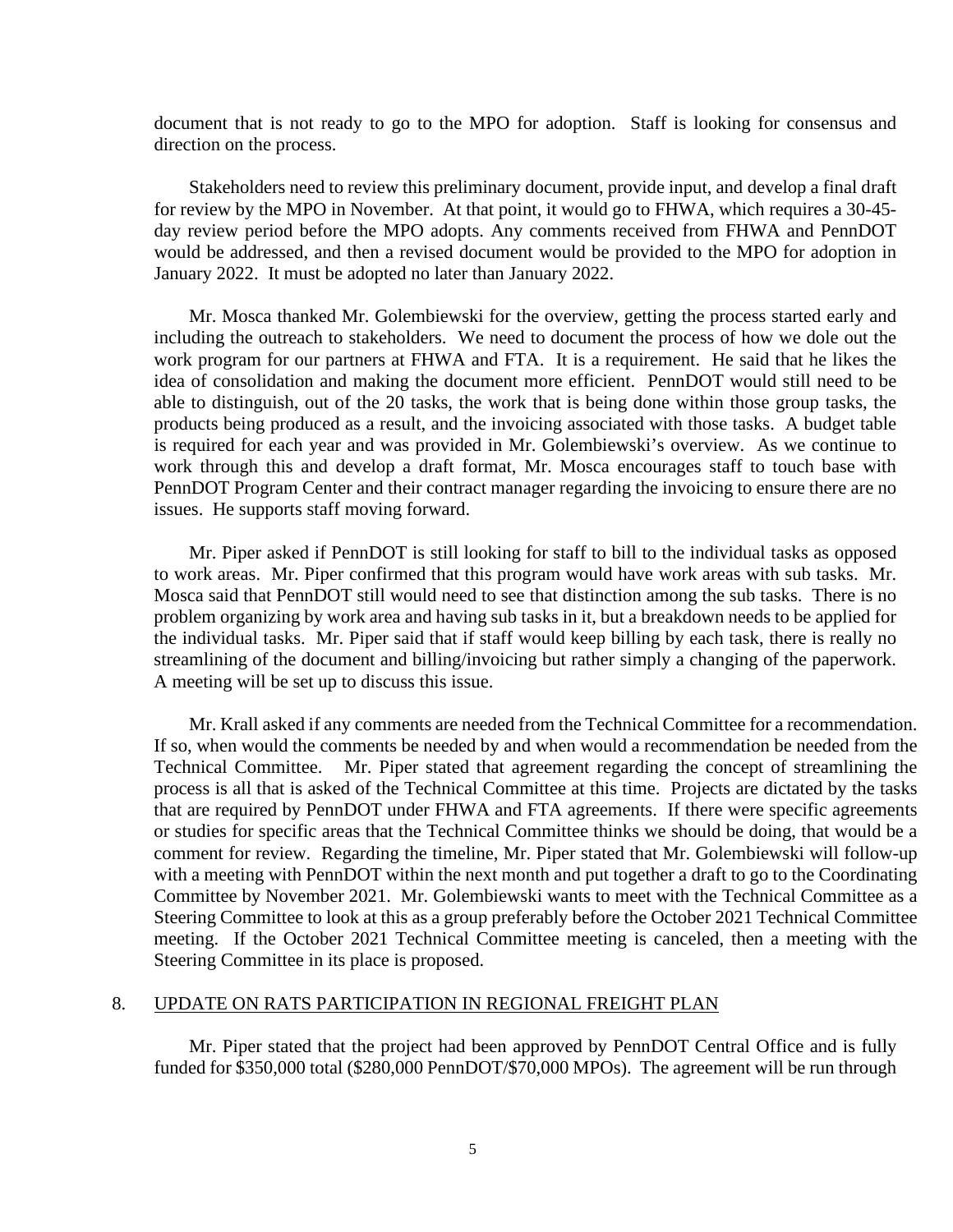the Lehigh Valley Planning Commission's (LVPC) Work Program. The other five participating MPOs would channel their portion of the local match through LVPC.

The Lehigh Valley Planning Commission staff is still working on draft agreements between themselves and the other MPOs to contribute the funding. They are also working to develop the initial scope of work that we will be using for our RFP to obtain a consultant to do the regional freight study.

Chairman Kufro said it is a positive thing to be working with other regions to put this freight plan together.

#### 9. UPDATE ON FFY 2023 TRANSPORTATION IMPROVEMENT PLAN DEVELOPMENT

Mr. Piper stated that the Environmental Justice update kick-off started this morning. It ties together various EJ requirements, asset management issues, and other things that need to be looked at as we get into project development.

There are meetings scheduled with the District later this month to begin reviewing the existing projects, documenting where we stand, identifying what we need to do, and evaluating what resources are available for adding new projects. This ties into the development of the Long Range Transportation Plan (LRTP). There is currently active solicitation of our municipalities for any new project recommendations to consider moving forward. It is unlikely that a project would come in that wasn't considered already and make the program due to funding issues. This is still a valuable exercise in terms of understanding the needs of the municipalities' infrastructure and their concerns within their area. At a minimum, recommended projects are evaluated and considered for inclusion in our LRTP update.

In the past, we were too vague in what we asked for. We got a lot of projects that were maintenance-related projects that did not meet the requirements for inclusion in the TIP. This time, more details relating to the eligibility requirements were given which include: 1) roadways had to be on the Federal Aid Highway System, 2) bridges needed to be capital bridge projects and over 20 feet in length if located on a state or municipal highway, and 3) safety issues could be on any highways provided they correlated to the overall safety needs of the region. The deadline for municipal project recommendations is the end of October 2021.

#### 10. UPDATE ON TRANSPORTATION ALTERNATIVES SET-ASIDE PROGRAM

Mr. Piper stated that this program changed this year in that it is entirely online through PennDOT's system. Applicants were required to register and were required to submit a preapplication by August l6, 2021. Those pre-applications were distributed to the district and are currently under review through meetings with PennDOT's consultant, the District and MPO staff.

There were five pre-applications received for Berks County.

- Albright College Pedestrian safety initiatives in the area located in Northeast Reading
- Sinking Spring Borough Complete Street improvements related to their redevelopment project.
- Cumru Township Flood Control projects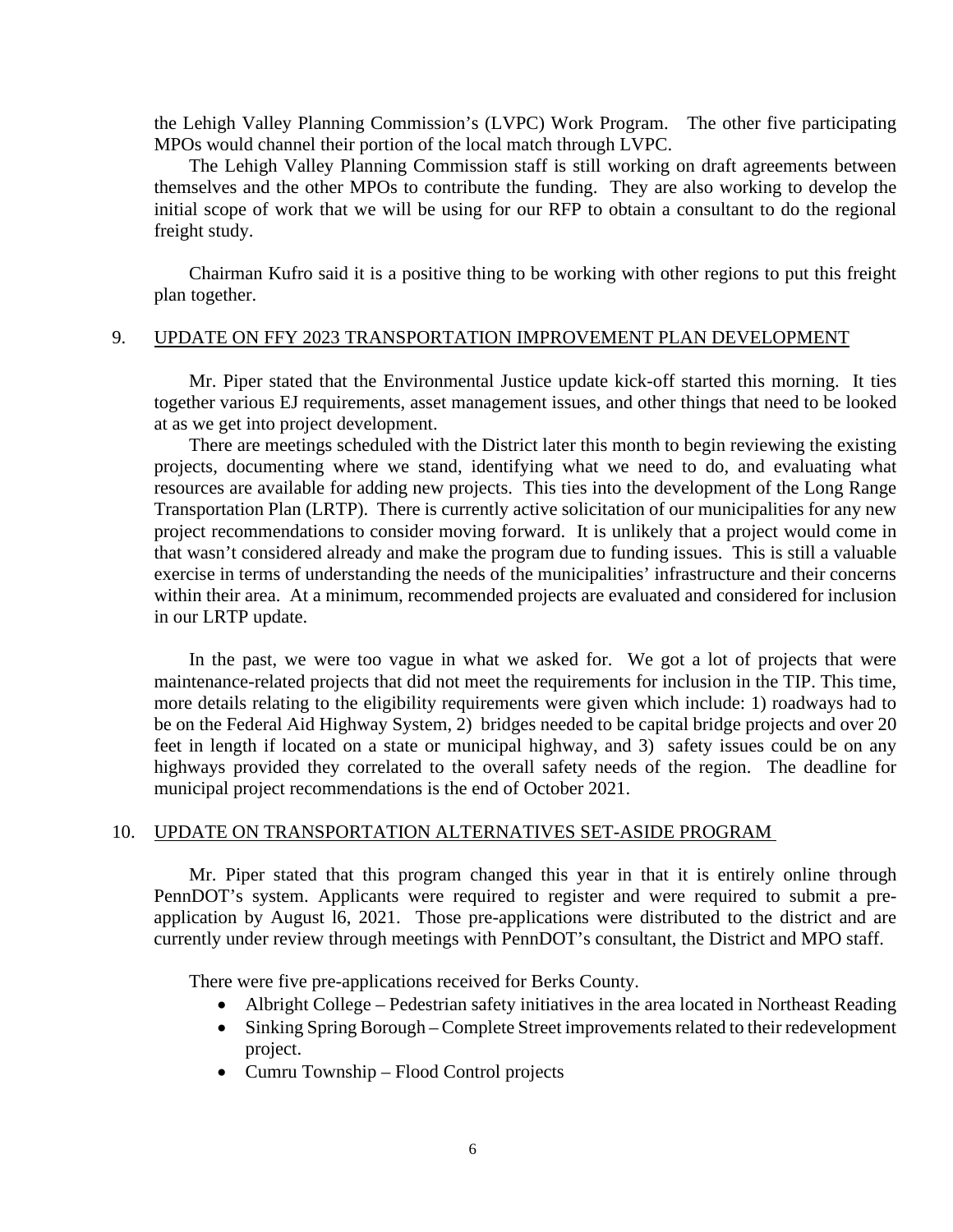- Governor Mifflin School District Pedestrian and sidewalk issues in their growing campus in Shillington Borough
- Ontelaunee Township Stormwater improvements

Part of the goal of going through the pre-application process is to review each of the preapplications with the applicant which provides them the opportunity for revision that further elaborates upon the project and better defines the scope of work. There were two appointments already and three more scheduled for next week. The pre-application would be given back to the applicant to make necessary edits. All applications must formally be submitted by October l5, 2021. After that, they get sent to PennDOT for review and then to the Planning Partners and Districts. On October 25, 2021, they are then available for the MPO's review and recommendations.

There is a limited amount of dollars available at the MPO that can be directly allocated towards projects. For a one-year period, it would be \$278,000; a two-year period would be \$556,000. The recommendations will then get forwarded to the state as they begin putting together a statewide program. There is \$18 million available for the statewide program.

Mr. Piper stated that the goal would be to make recommendations to the state at our January meeting. It is anticipated that the state will award their money in late January or February 2022. The selected applicants would start working on reimbursement agreements with a goal of having a project that is eligible to start receiving funding in October 2022.

### 11. PENNDOT UPDATES ON BRIDGE AND TASA/MTF PROJECTS

Chairman Kufro stated that, in the report the Lenhartsville Bridge shows a let date of September 2021, which is not correct. It is still a candidate for tolling on the Interstate as part of the P3 initiative. Statewide, it is one of 9 candidate bridges. A second public meeting is being planned for November 2021. PennDOT is still moving ahead with Final Design.

If this bridge becomes active and gets included with that list, it would be part of a larger bid package, go to a larger contracting entity with the other nine candidate bridges, and could be let sometime in 2022. There will be more information to follow.

#### 12. COMMUTER SERVICES UPDATE

 Mr. Boyer stated that the telework participation and networking with employers is very high. There are increases in transit and carpooling tracking in our Commute PA System over the past month and continues trending up.

There are jobs out there but not enough people to fill them. Employers are reaching out for help with transportation alternatives. Vanpooling has resurfaced and there are a number of employers who are willing to pay the costs for vans to get people back and forth from work. It is more cost effective to hire someone and keep them than it is to lose them a week later because they don't show up for work and have to retrain new employees. Commuter Services is working with Boscov's and Godiva employers in Berks County to help with their workforce needs.